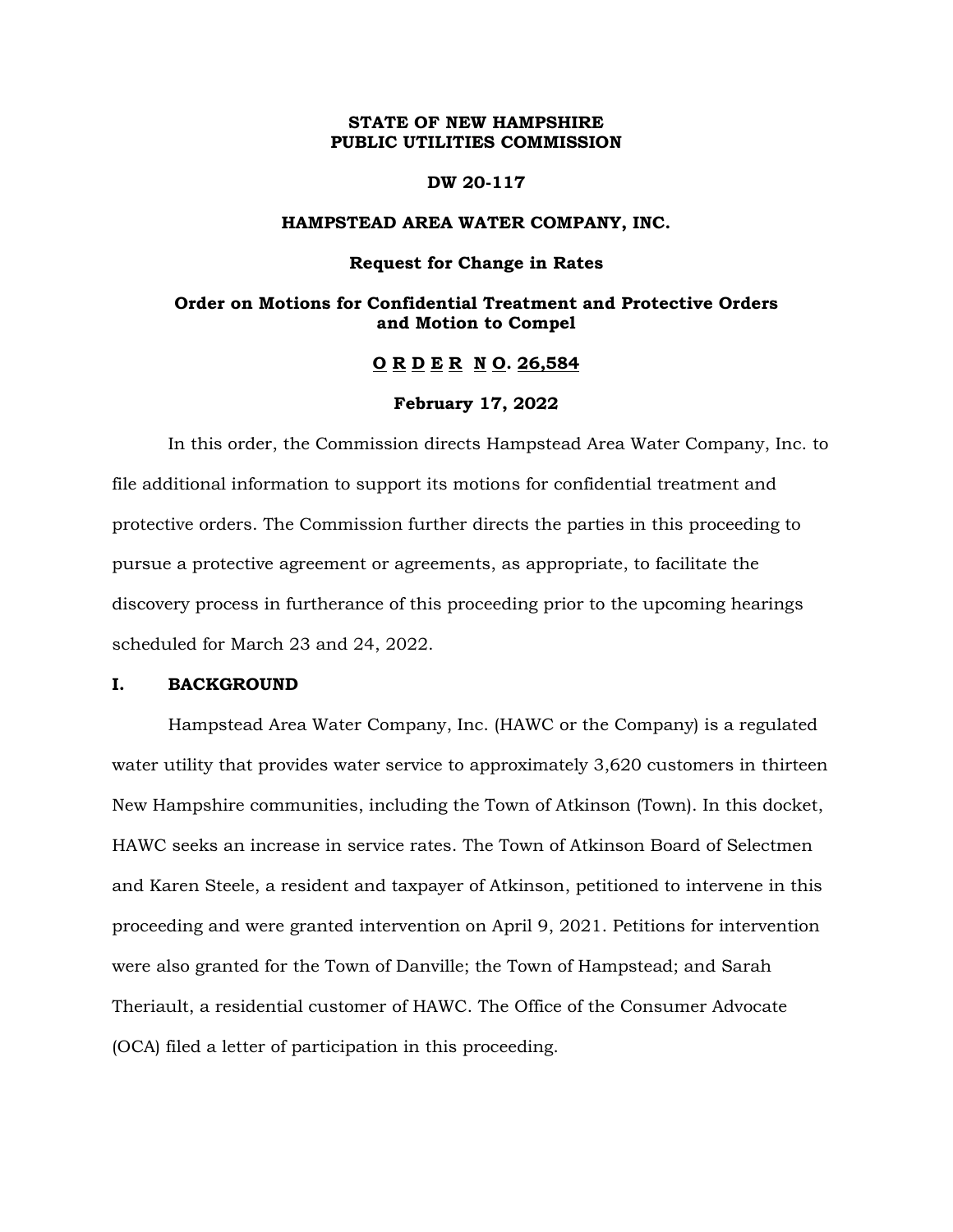#### **II. PROCEDURAL HISTORY**

On September 28, 2020, <sup>1</sup> HAWC filed a notice of intent to petition for a change in rates. On November 24, 2020, HAWC filed its petition.

As part of the discovery process pursuant to Puc 203.09, HAWC provided data responses to party requests for information regarding, *inter alia*: (1) HAWC employee salaries and pay, and (2) industry standards for certain elements of HAWC's water system. HAWC provided parties with responses to each of the requests but made no apparent assertion of confidentiality, as required for confidential treatment under Puc 203.08.

HAWC filed two motions pursuant to Puc 203.09 on September 27 and 28, 2021 to protect certain information provided to parties as part of the discovery process. Specifically, on September 27, 2021, HAWC filed: (1) a Motion for Confidential Treatment and Protective Order, and (2) a Motion for Protective Order to Prevent Publication of Data Requests and Data Request Responses. On September 28, 2021, HAWC refiled its Motion for Confidential Treatment and Protective Order to attach a copy of a case decision cited in the motion.

On September 28, 2021, the Office of the Consumer Advocate (OCA) filed its Opposition to HAWC's Motion for Protective Order to Prevent Publication. In a footnote to its Opposition, the OCA stated that it takes no position on HAWC's separate Motion for Confidential Treatment and Protective Order seeking confidential treatment of information provided in discovery regarding HAWC employee salary information.

On October 6, 2021, Atkinson filed objections to each of HAWC's motions.

<sup>1</sup> HAWC filed an initial letter of intent to file rate schedules on July 23, 2020; that filing was withdrawn on September 21, 2020; a revised letter of intent was filed on September 28, 2020. *See* [www.puc.nh.gov/Regulatory/Docketbk/2020/20-117.html](http://www.puc.nh.gov/Regulatory/Docketbk/2020/20-117.html) for relevant docket filings.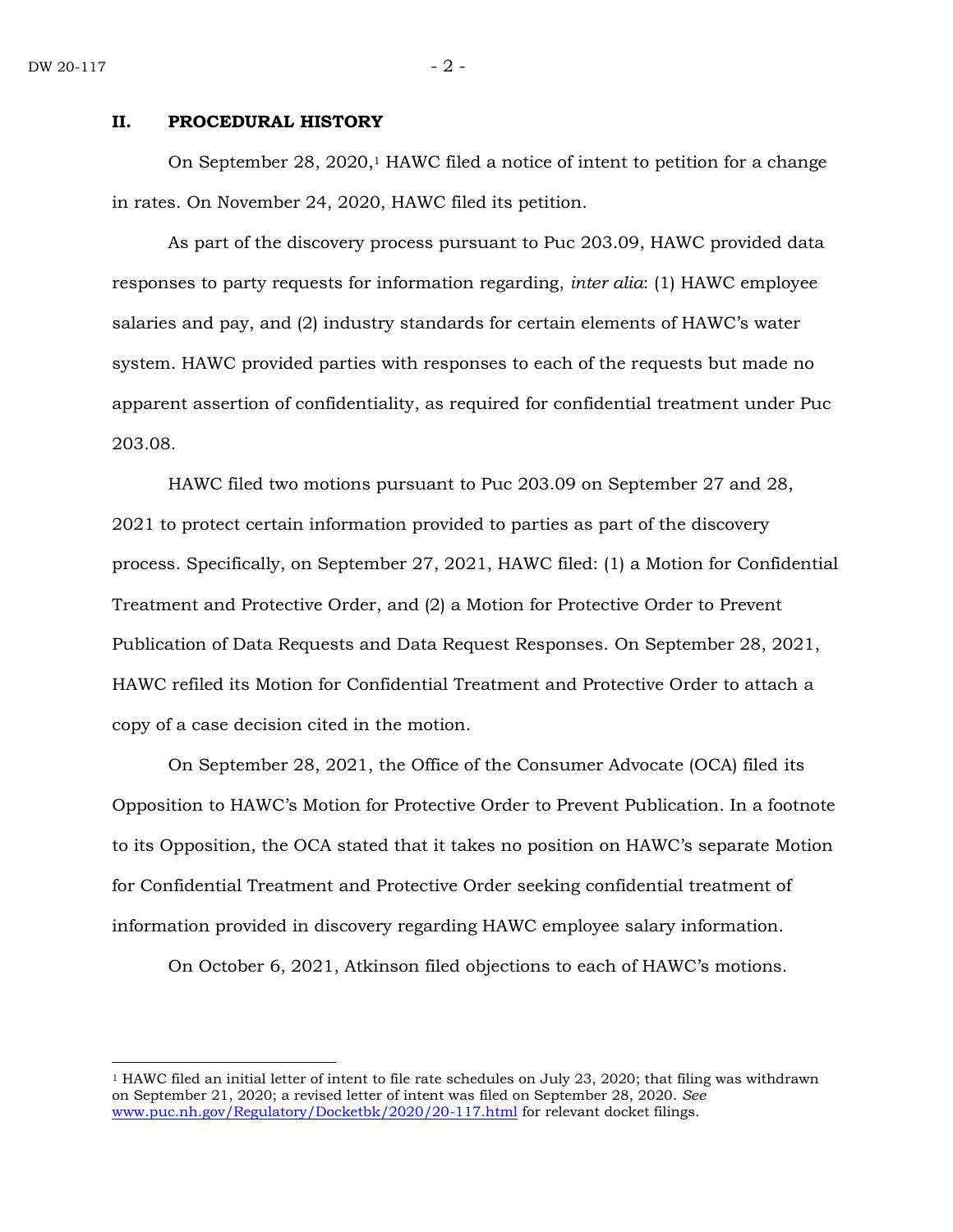On October 11 and 12, 2021, respectively, the Town of Hampstead and the Town of Danville each submitted statements in support of The Town of Atkinson Board of Selectmen's intent to publish all documents, including discovery, pertaining to the rate increase discussions conducted in this proceeding.

On October 28, 2021, the Town of Atkinson filed a Motion to Compel HAWC "to respond to two data requests the Town made of HAWC" on September 24, 2021 during the discovery process in this docket and to which HAWC had provided objections to the Town on October 7 and October 22, 2021. The Town attached to its motion the two data requests at issue, with HAWC's responses and objections to each. Specifically, the Town requested copies of the Company's "vulnerability assessment and emergency response plan," and a copy of the American Water Works Association (AWWA) standards relied on by the Company to design and install fire hydrants in Atkinson.

On November 8, 2021, HAWC filed an objection to the Town's motion to compel. The Department of Energy filed no position on any of the motions. In this order, the Commission addresses each motion and related filings.

#### **III. POSITIONS OF THE PARTIES**

# **A.** *HAWC Motion for Confidential Treatment and Protective Order*

## **1. HAWC**

In its Motion for Confidential Treatment and Protective Order (HAWC Motion 1), HAWC argues that information regarding 2020 payroll *pro forma* adjustments, including salary and pay information for a list of named employees, was provided in response to Data Request Staff 3-8 served by the Department of Energy and should be deemed confidential because it is "confidential commercial or financial information that reveals employee pay and salary information and that all employees work for a private employer and therefore the information is not subject to disclosure under RSA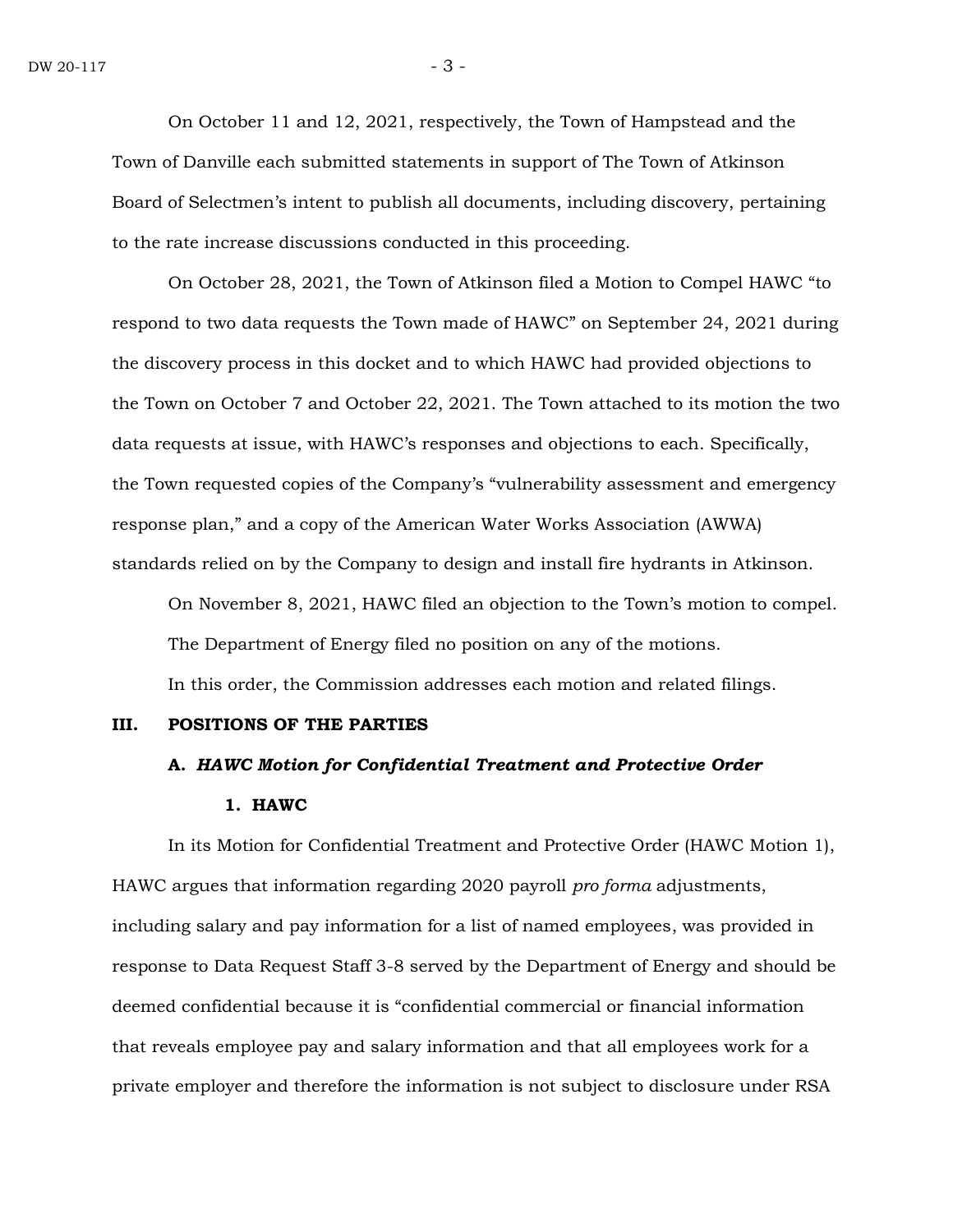91-A," citing to *Prof'l Firefighters of N.H. v. Local Gov't Ctr., Inc.*, 159 N.H. 699, 708 (2010). HAWC Motion 1 at DR003, ¶10.

HAWC also notes in its motion that, after its submission of data responses, it learned that the Town of Atkinson plans to post all discovery requests and responses submitted in this docket on the Town's public website. HAWC seeks to protect the payroll and salary information from public disclosure. HAWC Motion 1 at DR002, ¶¶4, 12.

# **2.** *Town of Atkinson – Objections to HAWC Motion for Confidential Treatment*

The Town objects to HAWC's motion, asserting that the information in question should not be protected from disclosure under Puc 203.08 or RSA 91-A:5, IV. The Town argues that HAWC did not seek confidential treatment of the information at issue when it was first provided through discovery responses, as required under Puc 203.08(d), and failed to establish that disclosure would constitute an invasion of a privacy interest. Town Objection at 1, ¶1 and 4, ¶4. The Town further argues that Atkinson is a New Hampshire municipality under RSA 31:11, "a public body within the meaning of the right to know law under RSA 91-A:1-a, VI, and a governmental body subject to the New Hampshire Constitution, Part 1, Article 8, which requires that government be 'open, accessible, accountable and responsive.'" Town Objection at 2,  $\P2$ .

The Town argues that "information about the salaries of employees of a public utility are essential for the transparency of the ratemaking process in order to assess whether the rates that a public utility is requesting, and the rates that are ultimately approved by the Commission, are just and reasonable," adding that the Company "has failed to establish that the salaries of its individual employees comprise intimate details that are exempt from disclosure under RSA 91-A:5,IV." Id. at 3, ¶4, *citing Prof'l*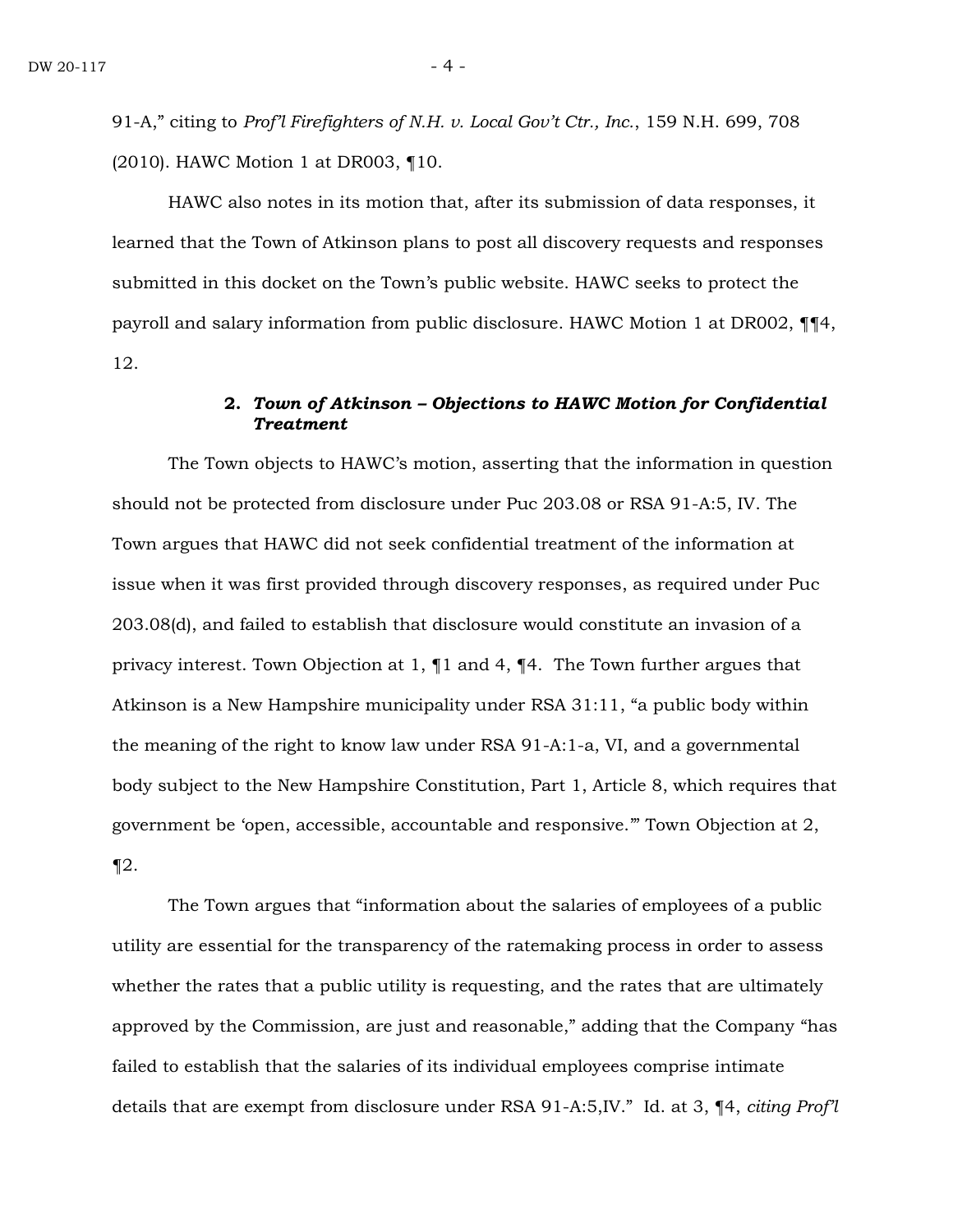*Firefighters of N.H. v. Local Gov't Ctr.*, 159 N.H. 699, 710 (2010). The Town also notes *Re Pennichuck Water Works, Inc.,* 91 NH PUC 562, 563 (2006) (motion for confidential treatment granted with respect to information pertaining to employees not officers of the corporation), which came to a conclusion contrary to *Prof'l Firefighters of N.H.*, but was rendered by the Commission in 2006, prior to the N.H. Supreme Court's issuance of *Prof'l Firefighters of N.H.*

# **3.** *OCA*

As noted above, the Office of the Consumer Advocate (OCA) takes no position on this motion. OCA Opposition to Motion for Protective Order at 2, fn. 1.

# **B.** *HAWC Motion for Protective Order to Prevent Publication of Data Requests and Data Request Responses*

#### **1. HAWC**

HAWC filed a Motion for Protective Order to Prevent Publication of Data Requests and Data Request Responses on September 27, 2021 (HAWC Motion 2). In this motion, HAWC reiterates that, on September 24, 2021 it first learned of the Town's plan to publish on the Town website all discovery requests and responses submitted in this docket. Through this motion, HAWC seeks a protective order to prevent the Town of Atkinson from doing so.

HAWC argues that data requests "served and submitted *to intervenors* such as the Town of Atkinson do not qualify as the public record because they are not submitted to either the Commission or staff as specified in Puc 201.04(a)" and, because the law has changed and "PUC Staff" are no longer "staff," any data requests served by the Department of Energy would not qualify as part of the public record exemption. HAWC Motion 2 at M002, ¶5. HAWC "concedes" [to the Town's argument] that data requests served by the Department of Energy and the Company's responses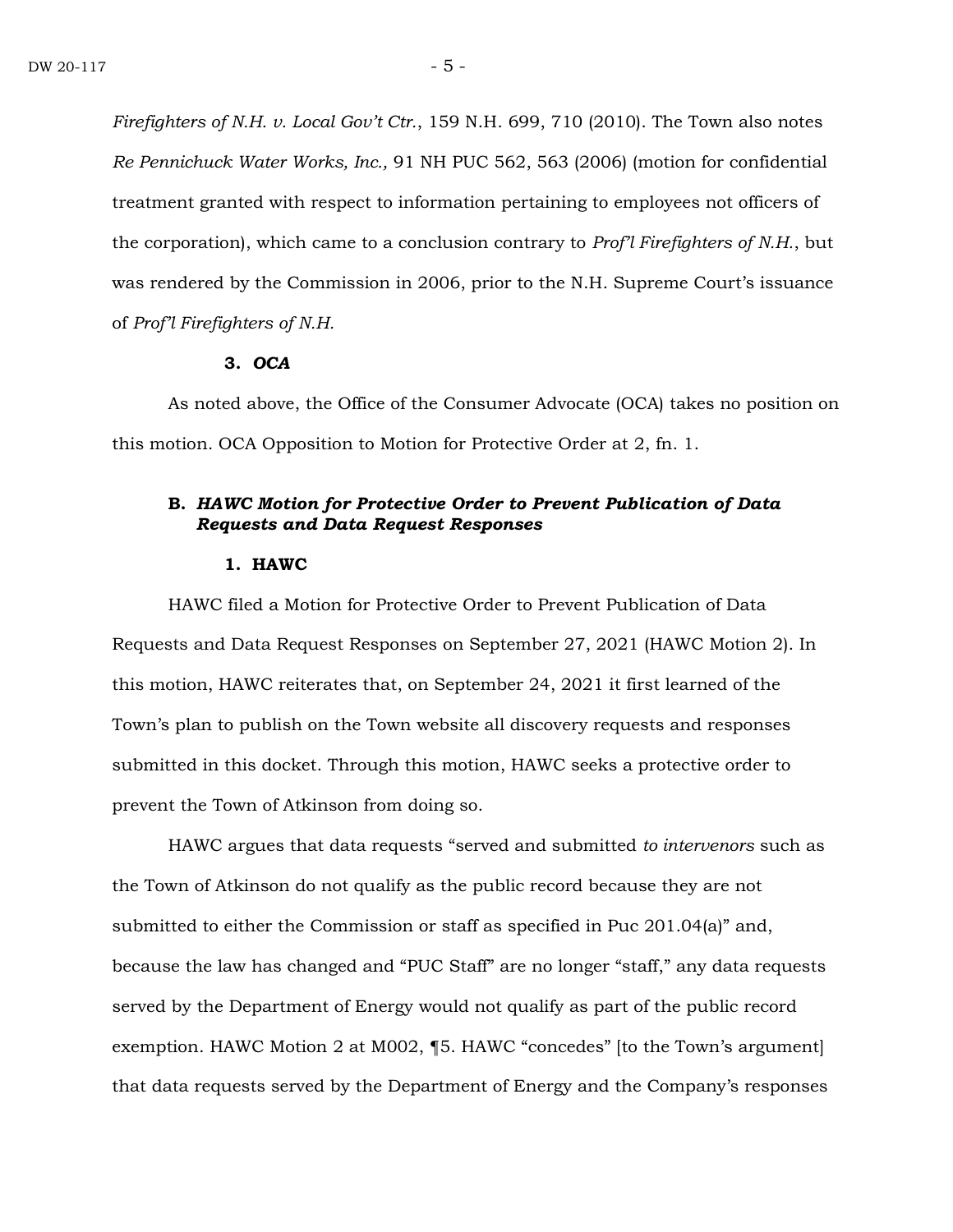thereto "fall within the public record definition in Puc 201.04(a), but that the longestablished practice is that neither those data request[s] nor the responses thereto are published on the virtual file room docket unless done so as part of either settlement or trial submissions." HAWC Motion 2 at M003, ¶8.

HAWC seeks a protective order to prevent the Town from publishing "all data requests served to date by all parties, and the Company's respective responses." HAWC Motion 2 at M003, ¶10. HAWC asked, in the alternative, that the Commission provide the Company fourteen days from the date of any order on this motion "to review its past data request responses for confidential treatment pursuant to Puc 201.04(b) and 201.04(c).

# **2.** *Town of Atkinson* **–** *Objection to Motion for Protective Order to Prevent Publication of Data Requests and Data Request Responses*

The Town of Atkinson objects to HAWC's motion, arguing that it is a New Hampshire municipality, "a body corporate and politic, pursuant to RSA 31:11, a public body within the meaning of the right to know law (RSA 91-A:1-a, VI), and a governmental body subject to the provisions of the New Hampshire Constitution, Part 1, Article 8," which "requires that government be 'open, accessible, accountable and responsive.'" Town Objection at 2, ¶2. The Town further states that its "interests in this docket are as a commercial customer and municipal fire protection customer of HAWC that would be adversely affected by the proposed rate increase." Id.

Citing the three-step analysis articulated in *Lambert v. Belknap County Convention*, 157 N.H. 375 (2008) and *Lamy v. N.H. Public Utilities Commission*, 152 N.H. 106 (2005) to assess "whether there is a privacy interest at stake, 'whether the information is confidential, commercial or financial information,' *and* 'whether disclosure would constitute an invasion of privacy'", the Town argues that HAWC's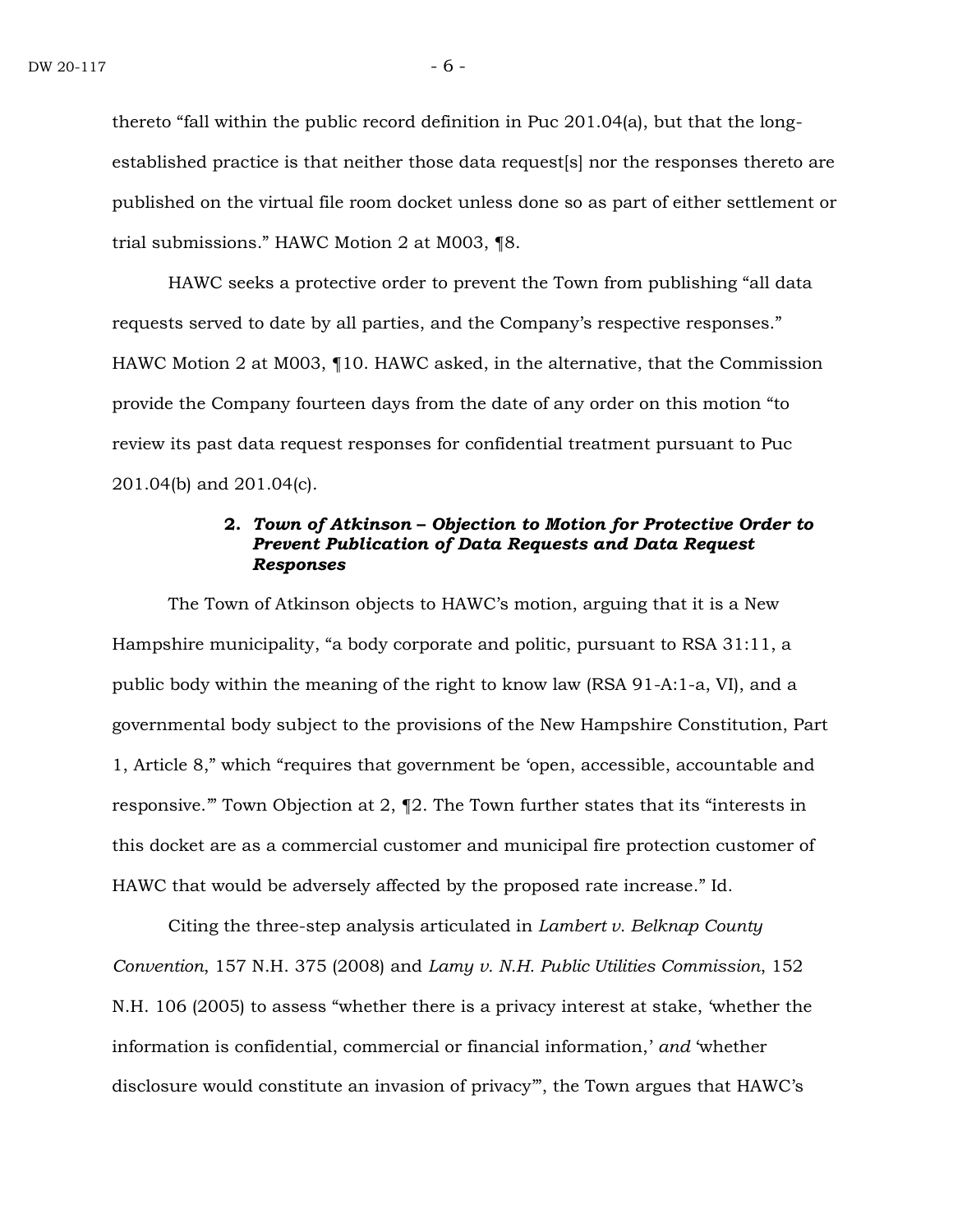motion fails to establish that publication of the data requests would constitute an invasion of a privacy interest. Town Objection at 2, ¶3 and 4, ¶4, citing *Prof'l Firefighters of N.H.*, 159 N.H. 699 (2010).

The Town further argues that "[r]elease of this information will clearly inform the public of the government's conduct and activities, i.e., the complicated process of evaluating a rate increase requested by a public utility… Public disclosure of this information would materially advance the public's understanding of the Commission and how it operates…" Town Objection at 4, ¶5. The Town further argues, "there are significant questions about whether any harm would occur to HAWC's interests." Town Objection at 4, ¶5.

Finally, the Town opposes the Company's request that it be given fourteen days from the date of a Commission order to review past discovery responses for confidential treatment, mirroring OCA's argument that "there is no basis in the rules for an after-the-fact confidentiality bid, and a two-week delay would be inconsistent with RSA 91-A:4." Town Objection at 7, ¶10 (citing OCA's objection to HAWC's motion).

# **3. OCA**

In its Opposition to Motion for Protective Order (OCA Opposition), OCA notes HAWC's reliance on Puc 201.04 and "what HAWC characterizes as the 'longestablished practice' of the Commission," but argues that neither the rule nor the Company's reliance on the "'long-established practice' of the Commission" provides a valid basis for the relief requested. OCA Opposition at 2. The OCA argues that RSA 91- A, the 'Right-to-Know Law,' governs how "state agencies and other instrumentalities of government in New Hampshire will make their records available for public inspection and copying," but that "if the Commission grants a motion for confidential treatment,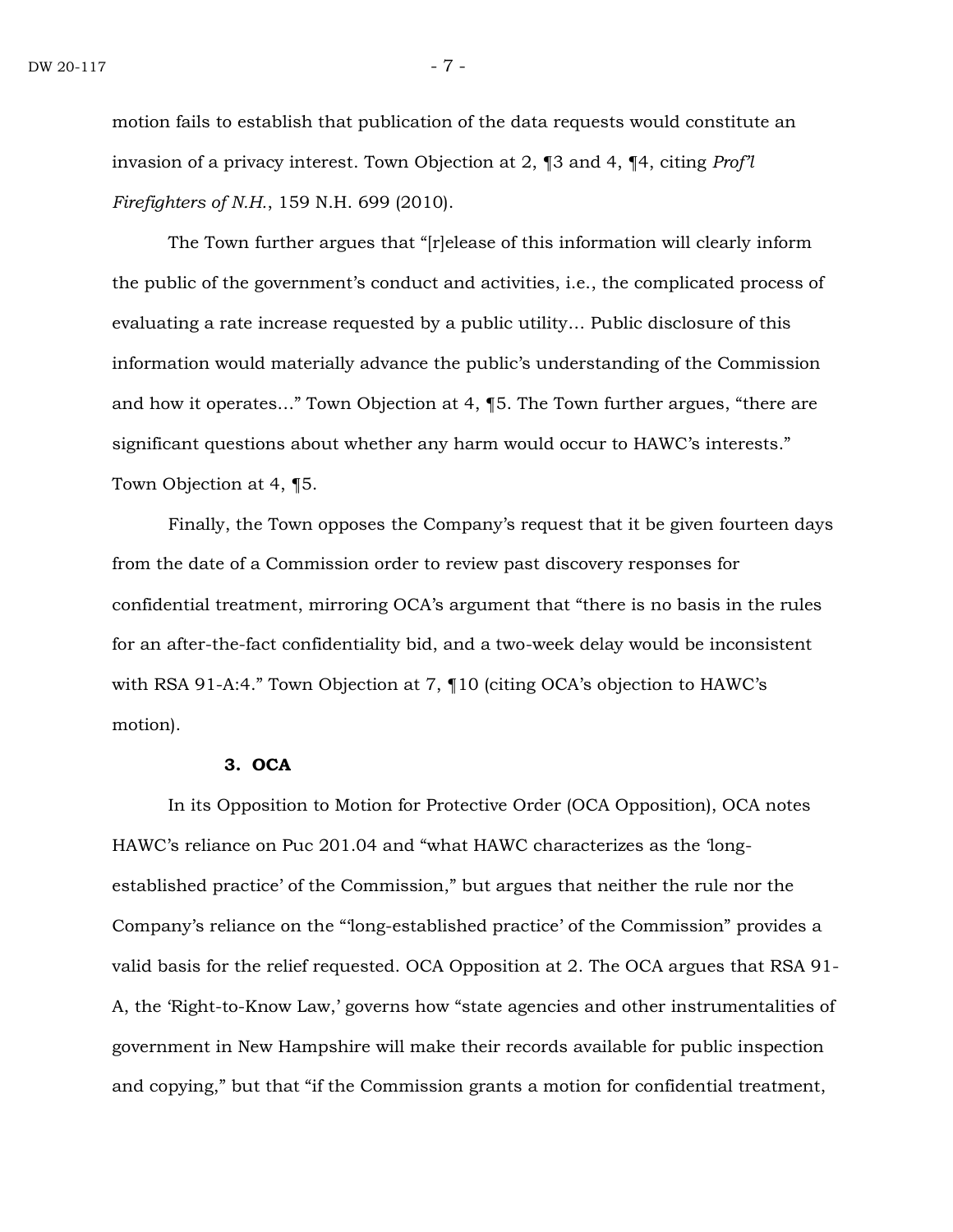then the confidential information 'shall not be subject to public disclosure'" under Puc 203.08(h). OCA Opposition at 2-3. OCA further argues that the Commission cannot grant the Company's request that it be permitted fourteen days "to review its past data request responses for confidential treatment," as Puc 203.08(d) "requires that such a request must *accompany* the provision of the data request in question" and there is "no basis for an after-the-fact confidentiality bid grounded in the utility's newfound fear of adverse publicity or scrutiny." OCA Opposition at 5.

The OCA concludes that the Commission should deny HAWC's motion for confidential treatment, as well as its request that it be granted an opportunity "to seek confidential treatment of materials already circulated in discovery." OCA Opposition at 6-7.

## **C.** *Town Motion to Compel*

# **1.** *Town of Atkinson Motion to Compel HAWC to Provide Responses to Data Requests*

The Town of Atkinson and intervenor Karen Steele jointly filed a Motion to Compel HAWC to respond to two specific data requests propounded by the Town (Town Motion). Both data requests, along with the Company's responses, were attached to the Motion to Compel. The data requests at issue sought a copy of the Company's vulnerability assessment and emergency response plan, and a copy of the AWWA standards referenced in HAWC's responses to the Town's data requests 5-40 through 5-44.

According to the Town Motion, HAWC objected on October 7, 2021 to the Town's request for a copy of the Company's vulnerability assessment and emergency response plan, citing RSA 91-A:5 and Commission and NH Department of Environmental Services rules, generally. Further, according to the Town Motion, the Company subsequently submitted a supplemental data response objecting to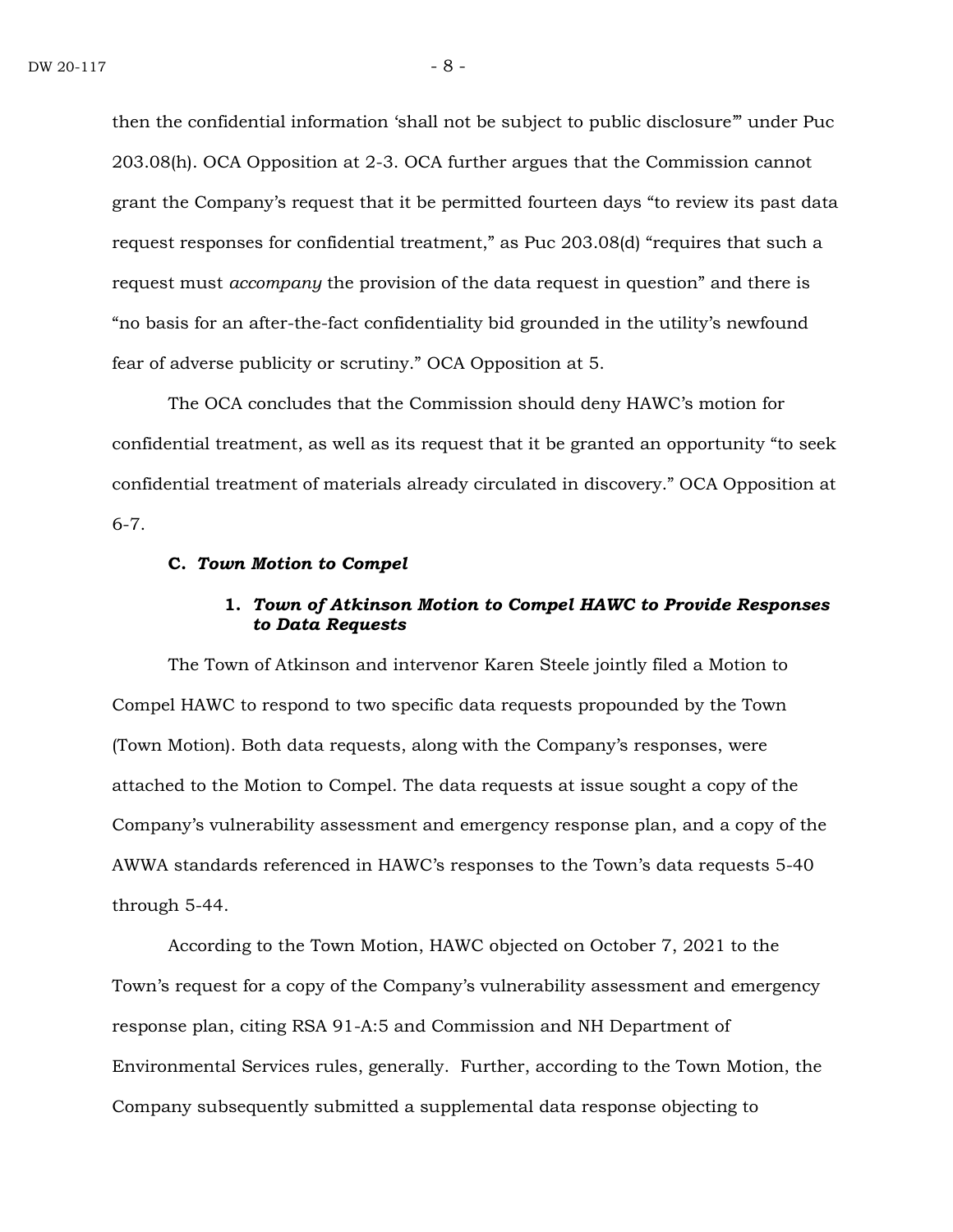providing the emergency response plan, despite the Town's effort to resolve the issue under Puc 203.09(i) (concerning motions to compel discovery). Motion to Compel at 1, ¶1. The Town also asserts that the Company "first objected [to providing the Town with a copy of AWWA industry standards], on the basis of publishing laws and then subsequently based on copyright laws." *Id*.

The Town Motion argues that part of the current rate request in this proceeding is "for an increase in the per hydrant rate charged to the Town from \$200 per year to \$1,419 per year." Motion to Compel at 2, ¶2. The Town further argues that the Commission has broad discretion regarding the management of discovery and typically will allow "wide-ranging discovery," denying discovery requests only when it "can perceive of no circumstance in which the requested data would be relevant," citing *Re Lower Bartlett Water Precinct*, 85 NH PUC 371, 372 (2000). Motion to Compel at 2, ¶3. The Town contends that a "party in a legal proceeding in New Hampshire is entitled to 'be fully informed and have access to all evidence favorable to his side of the issue . . . whether the evidence is in the possession of his opponent or someone else," *Id.* (citing *Scontsas v. Citizens Insurance Co.,* 109 N.H. 386, 388 (1969)).

The Town maintains that its officials "should have access to the standards to which fire hydrants have been built and to the vulnerability assessment and the emergency response plan which the Company has in place...," as both are potentially relevant to this case in that each pertains to the fire hydrants that are the subject of a dramatic rate increase that the Company is seeking." Finally, the Town states that it "would be willing to abide by a non-disclosure agreement or confidentiality order to limit the disclosure of these documents should the Company seek such treatment of these documents and the Commission order such treatment." Motion to Compel at 3, ¶4. Accordingly, the Town requests that the Commission compel the Company to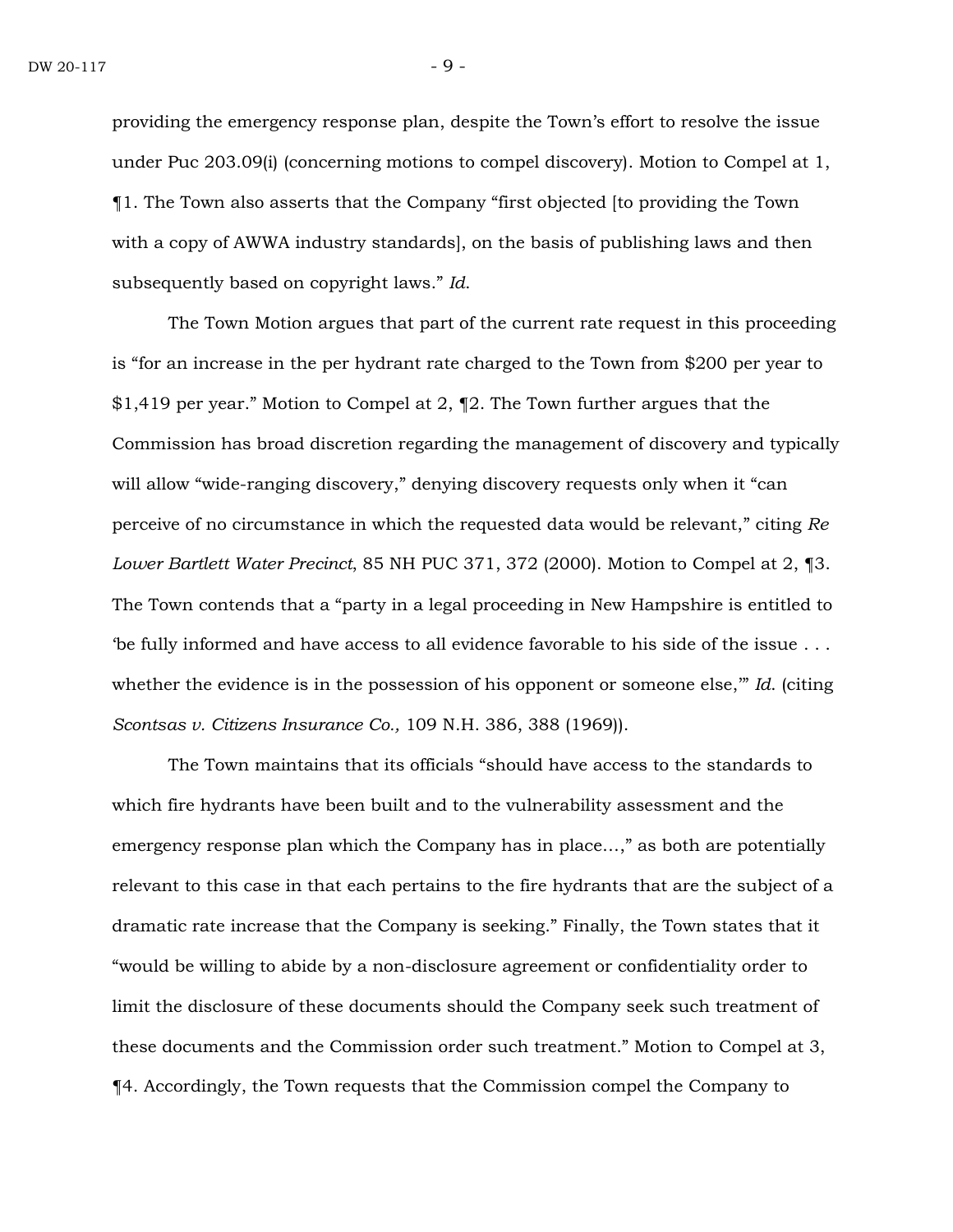respond to data requests Atkinson TS 4-5 and 4-6 and provide the requested documents.

# **2.** *HAWC Objection to Town Motion to Compel*

On November 8, 2021, HAWC filed an objection to the Town's Motion to Compel, requesting that the Commission deny the Town's request that HAWC be required to provide a copy of the AWWA standards referred to in the Company's data responses. HAWC states that it had provided the Town with a copy of the copyright mark on the requested information and informed the Town of how it could obtain its own subscription to the AWWA website to access the standards in question. The Company states that it also offered to request consent from AWWA to provide copies of the standards to the Town. HAWC Objection to Motion to Compel at 2, ¶9.

The Company asks the Commission to deny the Town's Motion to Compel, or, alternatively, that the Commission issue a protective order should it grant the Town's Motion, requiring all Town of Atkinson representatives receiving such information to sign an agreement not to disclose such information to any third party, and further order the Town not to publish such information in any manner. HAWC Objection to Motion to Compel at 3, ¶11.

# **3. Office of the Consumer Advocate**

OCA did not file a response to this motion.

## **IV. COMMISSION ANALYSIS**

## **1. Right-to-Know Law and Confidential Treatment**

The New Hampshire Right-to-Know Law provides each citizen with the right to inspect public information in the possession of the Commission. RSA 91-A:4, I. RSA 91-A:5(1V) exempts from public disclosure requirements "any records pertaining to ... confidential, commercial or financial information...." In determining whether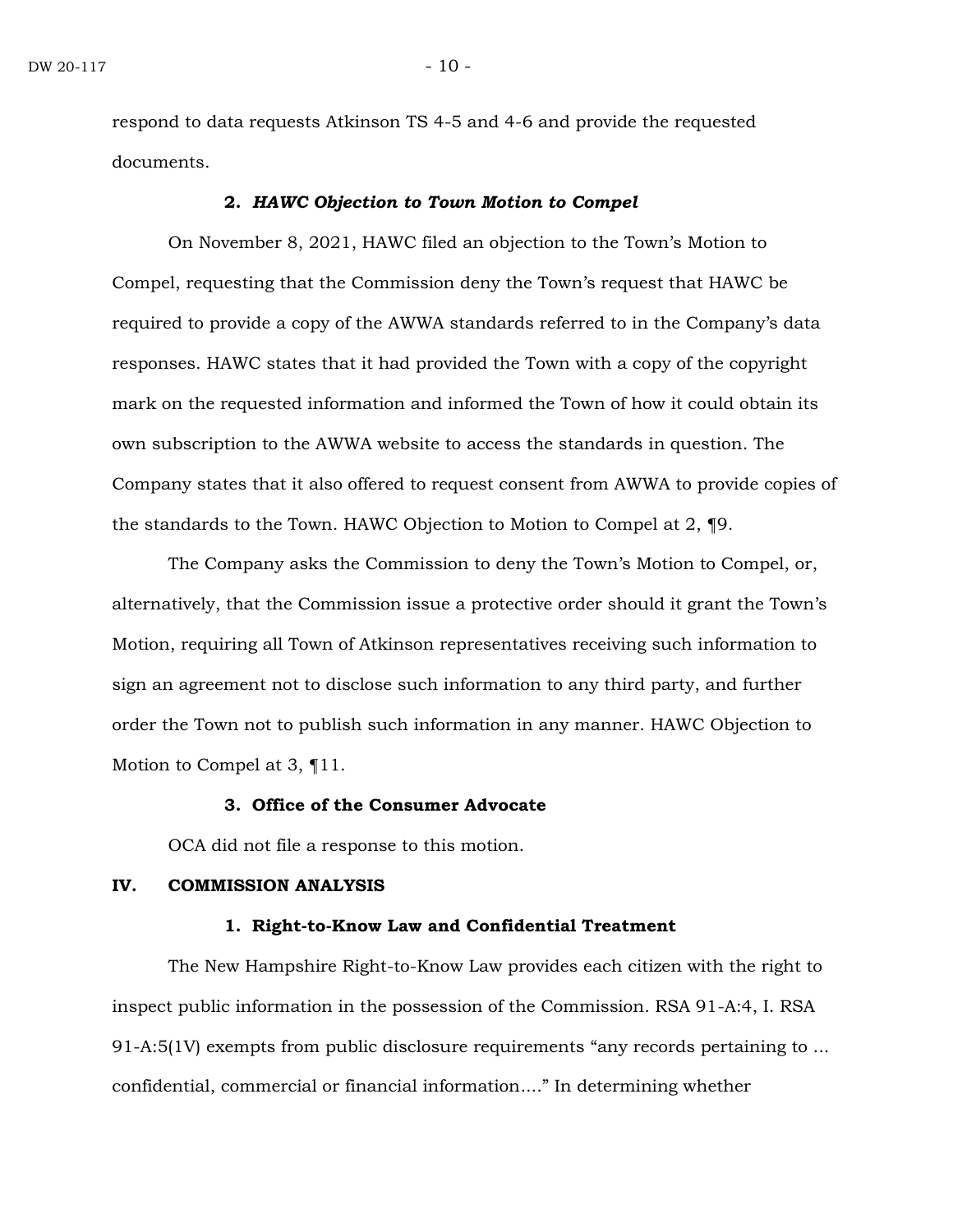commercial or financial information should be deemed confidential and private, we consider the three-step analysis applied by the New Hampshire Supreme Court in *Lamy v. New Hampshire Public Utilities Commission,* 152 N.H. 106 (2005); and *Lambert v. Belknap County Convention*, 157 N.H. 375, 382 (2008); *see also Public Service Company of New Hampshire d/b/a Eversource Energy,* Order No. 26,350 at 8 (April 22, 2020).

First, we evaluate whether there is a privacy interest at stake that would be invaded by the requested disclosure. When commercial or financial information is involved, this step requires a determination of whether an interest in maintaining the confidentiality of the information is at stake. If no such interest is at stake, the Rightto-Know law requires disclosure. *Lambert* at 382-83. Second, when a privacy interest is at stake, the public's interest in disclosure is assessed. *Id*. at 383. Disclosure should inform the public of the conduct and activities of its government; if the information does not serve that purpose, disclosure is not warranted. *Id.* Finally, when there is a public interest in disclosure, that interest is balanced against any potential harm to specific privacy interests in non-disclosure. *Id*.

HAWC's motions, filed on September 27, 2021 and September 28, 2021, respectively, relate to: (1) salaries and incidental pay rates of the Company's employees filed in response to discovery requests pertaining to the Company's 2020 payroll *pro forma* adjustments pertaining to 17 employees (two of which are identified only as "New Office Person" and "New Field Person"), and (2) certain copyrighted industry standards information obtained from the American Water Works Association, or AWWA.

The Town of Atkinson's motion to compel pertains to its request that the HAWC provide copies of the Company's "vulnerability assessment and emergency response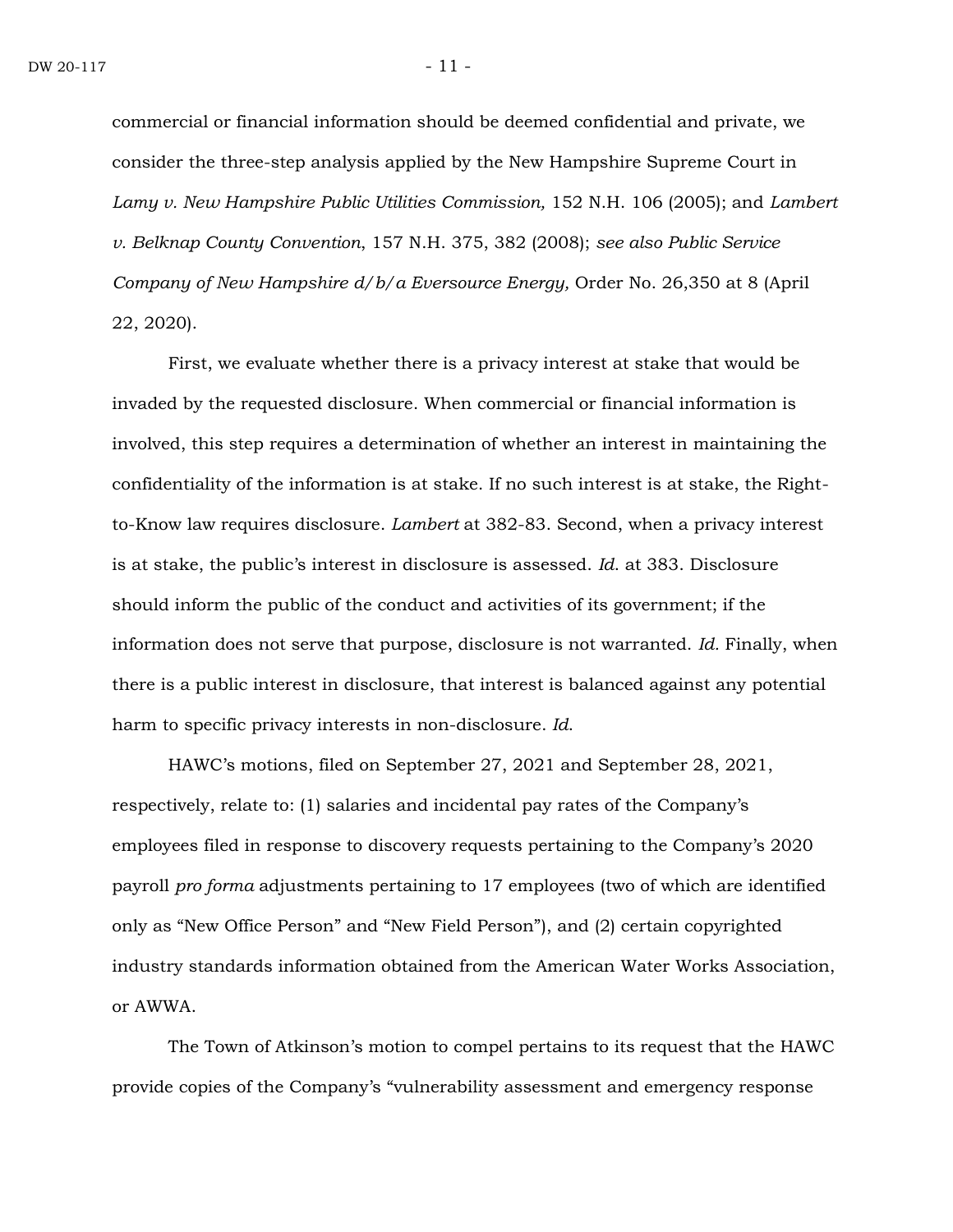plan" and a copy of the AWWA industry standards used by the Company for designing and installing the fire hydrants in Atkinson.

We address the motions below.

# **1. HAWC Motion for Confidential Treatment and Protective Order regarding Employee Salary and Pay Information**

At issue with respect to personnel salary and pay information is a data response produced by the Company during the discovery process in this docket that shows HAWC employee names, their assigned "pay groups," and certain pay and salary information for the years 2019 and 2020. HAWC has argued that its employees have a privacy interest in not having their salaries and pay information disclosed and that such information is not subject to disclosure under RSA 91-A. Motion at HAWC DR 003, ¶¶ 10-11. However, other than the conclusory assertions noted above, the Company has not provided any evidence or argument regarding the potential harm that would arise by disclosing the salary information of its employees, as required by Puc 203.08(b)(3). We also note that HAWC appears to conflate Commission practice regarding the treatment of information during discovery within a docket proceeding and the protection of discovery information pursuant to a properly supported motion under Puc 203.08.

We agree with the positions of the Town and the OCA that the public has an interest in understanding how the various expenses incurred by a regulated public utility such as HAWC are established, including labor rates and overhead costs incurred in the Company's operation. However, because the Commission has not received any evidentiary support to enable it to apply the balancing test required by *Lamy*, we cannot make a determination at this time on the Motion for Confidential Treatment and Protective Order filed by HAWC. Therefore, we deny the motion without prejudice to the Company's right to re-submit its motion with proper factual support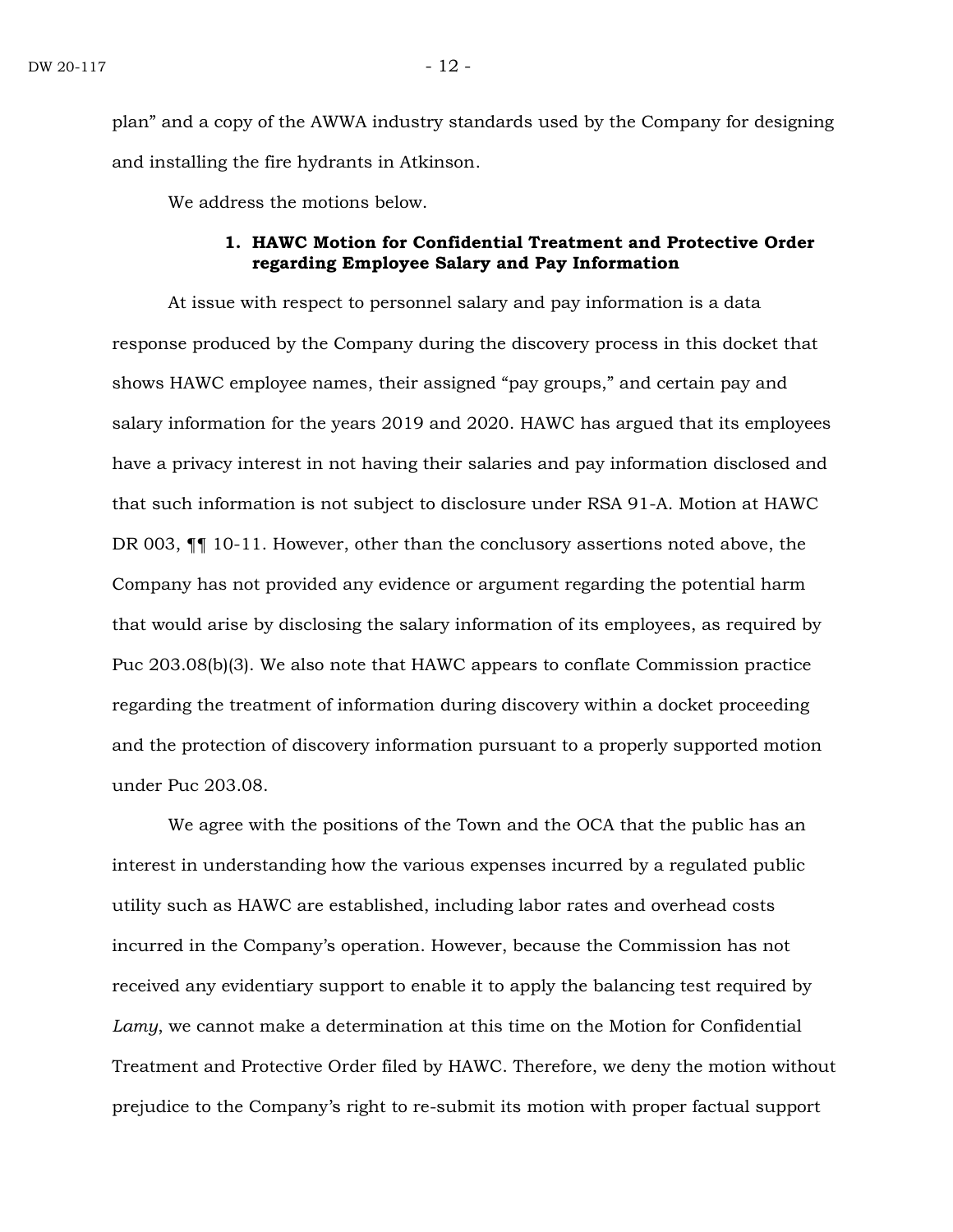by no later than February 24, 2022. We further recommend that the Company and the Town discuss the scope of the information that is required to adequately inform the public in this matter and consider a collaborative agreement that would protect the privacy of individual employees while providing the financial information that is relevant to this proceeding.

# **2. Motion to Compel Production of HAWC's Vulnerability Assessment and Emergency Response Plan and AWWA Industry Standards.**

The Town of Atkinson seeks a copy of the Company's "vulnerability assessment and emergency response plan" and a copy of the AWWA industry standards that HAWC used "for designing and installing the fire hydrants in Atkinson" and, based on the filings, the Town intends to publish those standards on its website for the benefit of ratepayers. HAWC argues that the industry standards compiled by AWWA are protected by copyright, and that publication of those standards on the Town's website would violate the protection afforded to AWWA under that copyright.

In a discovery dispute, the Commission applies by analogy the standard applicable to civil litigation, which requires a party seeking to compel discovery to show that the information being sought is relevant to the proceeding or is reasonably calculated to lead to the discovery of admissible evidence. *See Public Service Company of New Hampshire*, Order No. 25,298 (December 7, 2011) (internal citations omitted). The Commission also weighs the effort needed to gather the requested information, the availability of the information from other sources, and other relevant criteria. *See, e.g., Valley Green Natural Gas, LLC.*, Order No. 25,867 at 5 (February 17, 2016). In ruling on a motion to compel, the Commission enjoys "broad discretion in the management of discovery." *Public Service Company of New Hampshire*, Order No. 24,342 at 23 (June 29, 2004) (quoting *YYY Corp. v. Gazda*, 145 N.H. 53, 59 (2000)).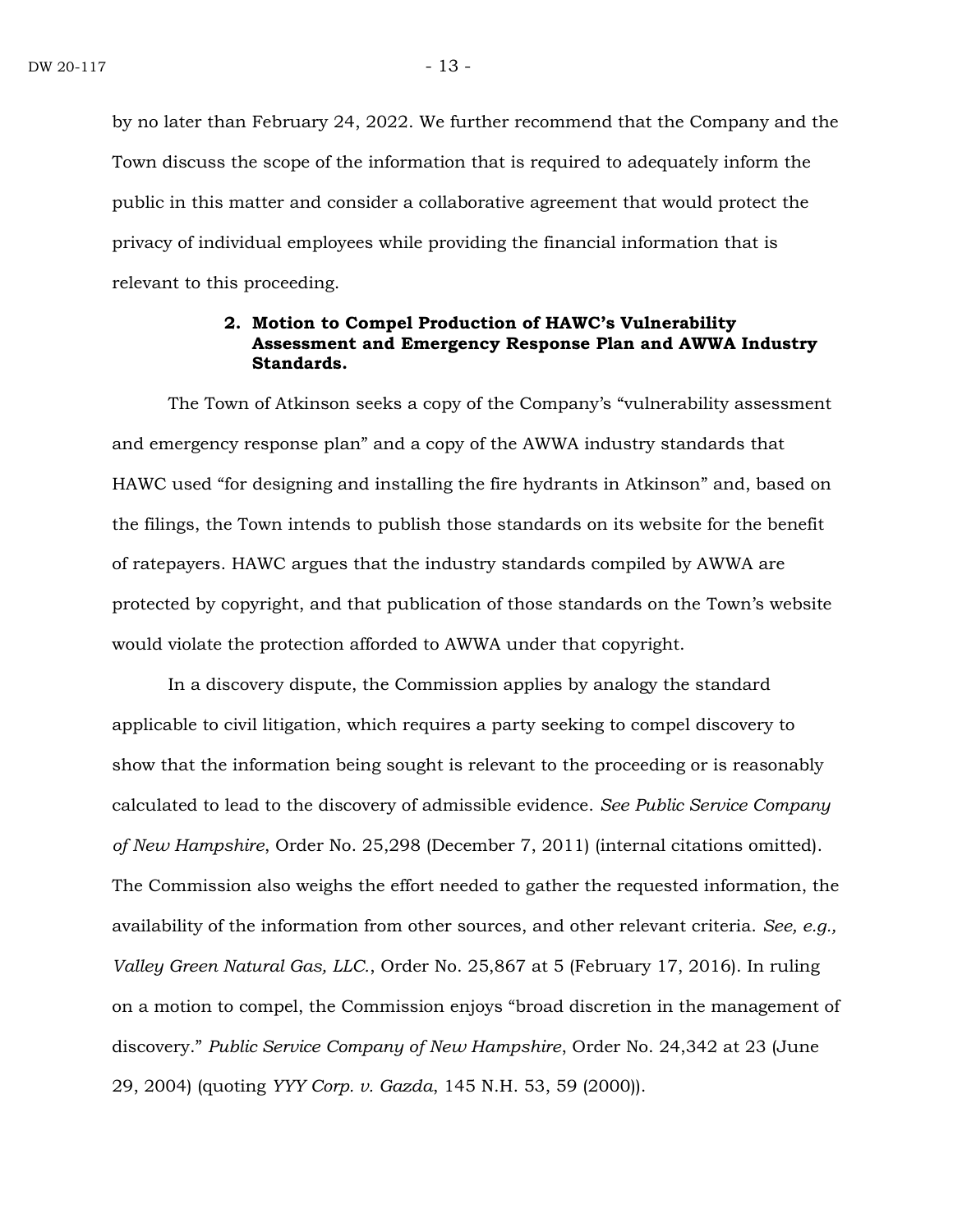The Commission is aware of no case law in New Hampshire that specifically addresses an objection to producing information during discovery that is in the possession, custody and control of a litigant based on copyright. We note, however, a separate, unrelated docket in which several references to other state jurisdictions were provided in support of the argument that citing to copyright concerns to withhold information during discovery is untenable. *See, e.g., Borum v. Smith, 2017 WL 3014487, at \*4 (W.D. Ky. July 14, 2017)* (describing copyright concerns during the discovery process as untenable), and *Religious Technology Center v. Wollersheim, 971 F.2d 364, 367 (9th Cir. 1992)* (finding the reproduction of copyrighted documents for litigation purposes a fair use)*.*

Consistent with our discussion above relating to protective orders, we grant Atkinson's motion to compel, noting that there has been no argument that the information sought is not relevant. Furthermore, we direct the parties to confer regarding adequate protective measures to prevent unauthorized re-publication of any copyrighted materials accessed by the parties during the instant litigation. In the event the parties are unable to reach agreement, we direct them to report back within ten business days from the date of this order.

For the reasons outlined above, we dismiss the motion for confidentiality without prejudice at this time to the Company's right to resubmit its motion with proper support by no later than February 18, 2022. We recommend that the Company carefully review applicable Commission rules and pertinent case law, as well as past Commission decisions and related docket filings regarding this issue prior to its submission.

We further direct the Company and the Town to confer amongst themselves and with other parties, as warranted, regarding the usefulness of one or more protective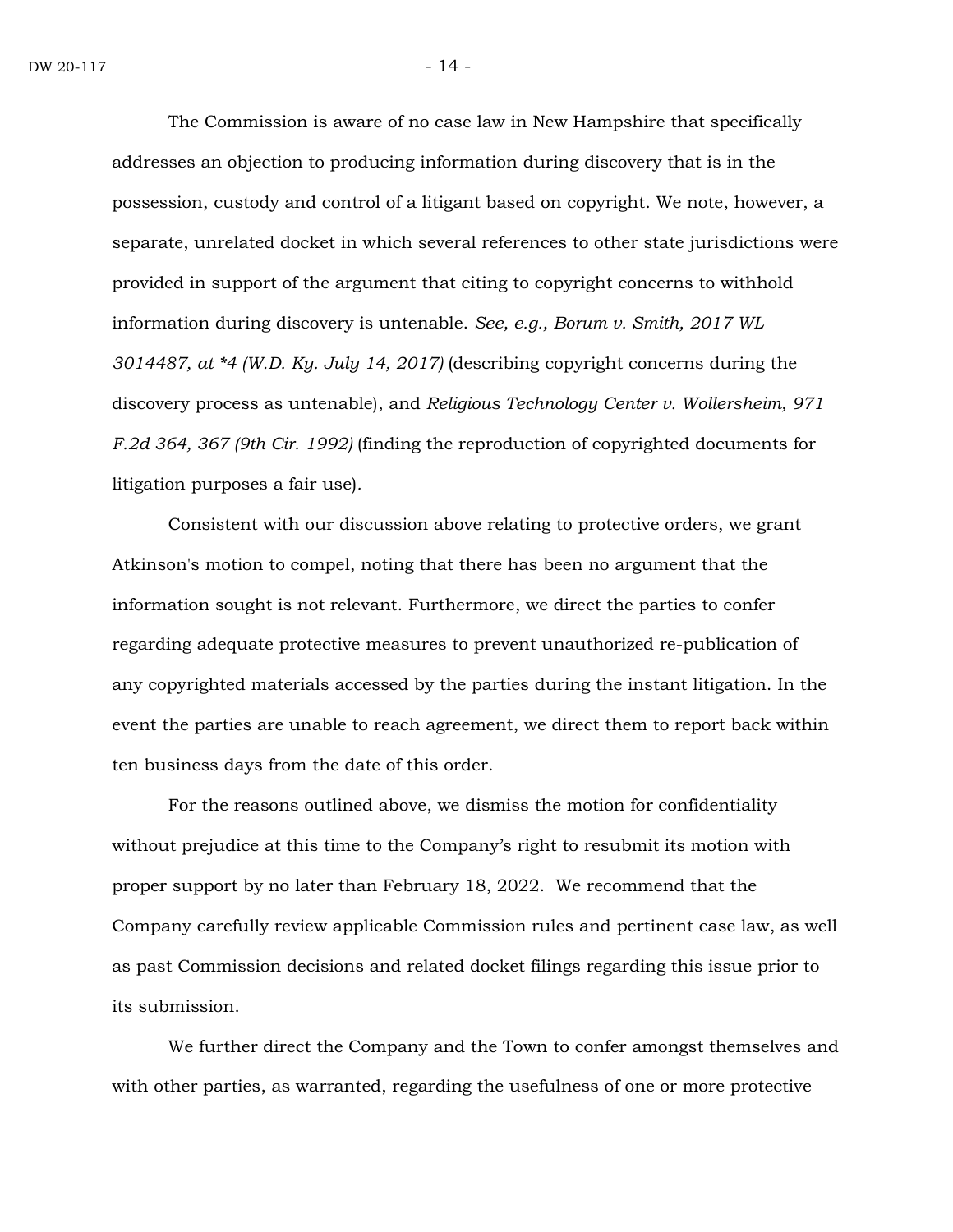agreements to facilitate discovery in this proceeding. Given the upcoming hearing on March 23 and 24, parties are encouraged to pursue agreement(s) governing the release of information required for the purposes of this proceeding. To the extent that parties cannot reach agreement by February 22 or earlier, the Commission will entertain oral argument at the March 23 hearing session.

#### **Based upon the foregoing, it is hereby**

**ORDERED**, that Hampstead Area Water Company file support for its motions for confidential treatment by no later than February 23, 2022; and it is

**FURTHER ORDERED**, that Hampstead Area Water Company and the Town of Atkinson and Intervenor Steele collaborate on the proper treatment of discovery information as discussed herein and report on such efforts to the Commission by no later than February 25, 2022; and it is

**FURTHER ORDERED**, that, in the event the discovery issues discussed herein are not resolved by February 25, 2022, parties are directed to prepare for oral argument on discovery at the hearing scheduled for March 23, 2022 in this matter.

By order of the Public Utilities Commission of New Hampshire this seventeenth day of February, 2022.

Daniel C. Goldner

Chairman

Simpson Commissioner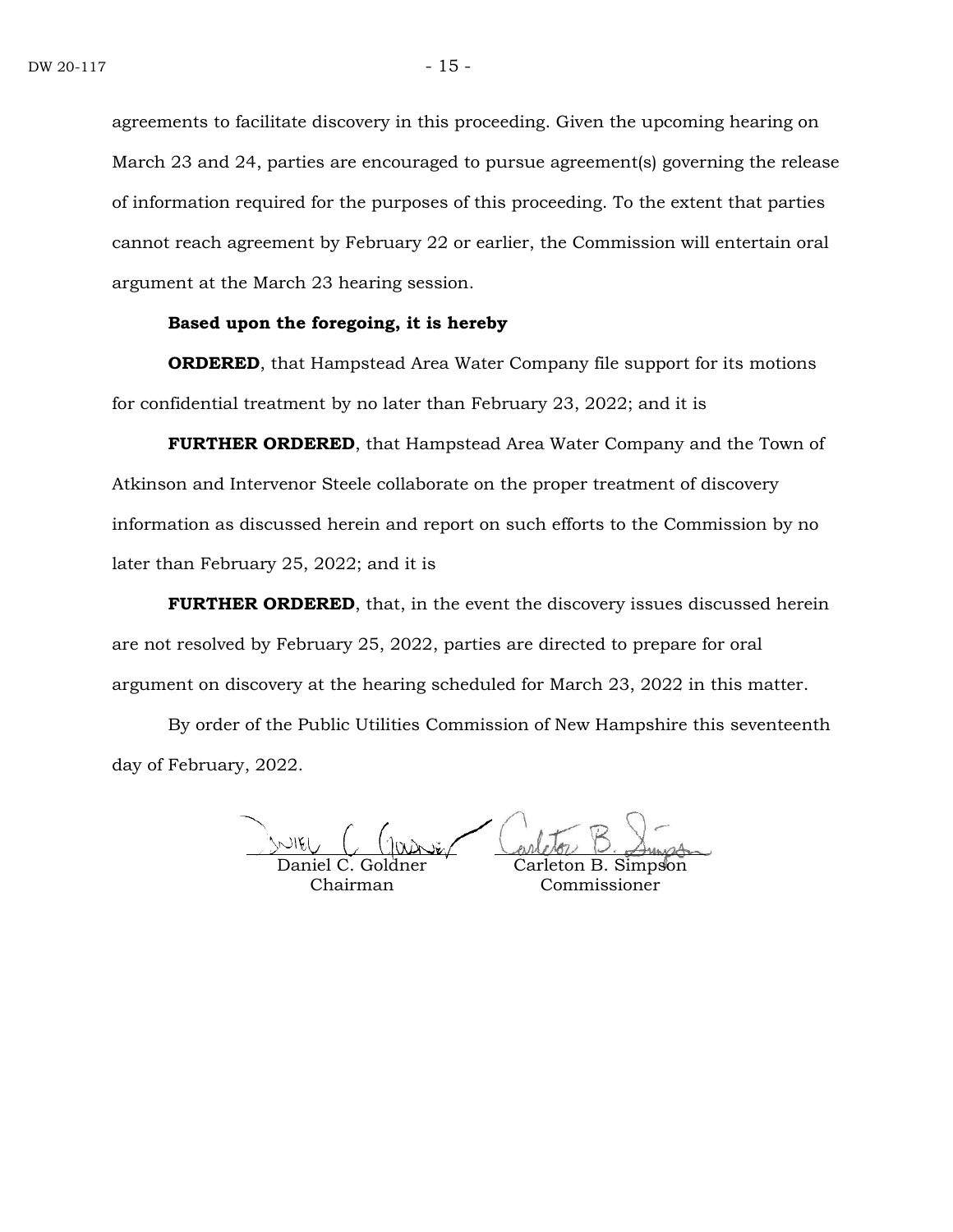# Service List - Docket Related

Docket# : 20-117

Printed: 2/17/2022

Email Addresses

ClerksOffice@puc.nh.gov aaugeri@lewisbuilders.com wbaldwin@atkinson-nh.gov douglas.brogan@gmail.com adminasst@townofdanville.org sambosox@gmail.com cressmandg@atkinson-nh.gov robyn.j.descoteau@energy.nh.gov julianne.m.desmet@oca.nh.gov kfarahsb@gmail.com dfox@raftelis.com josie.gage@oca.nh.gov david.n.goyette@energy.nh.gov lojogut@gmail.com ahansen@atkinson-nh.gov tklaes@blueridgecs.com donald.m.kreis@oca.nh.gov jayson.p.laflamme@energy.nh.gov charlie@hampsteadwater.com anthony.j.leone@energy.nh.gov nm1w@nm1w.com karen.j.moran@energy.nh.gov chris@atkinsoncc.com harold@lewisbuilders.com smorse@hampsteadnh.us dmullinax@blueridgecs.com smurphy@hampsteadnh.us amanda.o.noonan@energy.nh.gov shawn\_oneil@mail.rit.edu ocalitigation@oca.nh.gov dpatch@orr-reno.com k.Alan.richards@gmail.com mary.e.schwarzer@energy.nh.gov howard@energytactics.com gspero@atkinson-nh.gov sspyveewater@gmail.com stephenpstcyr@yahoo.com